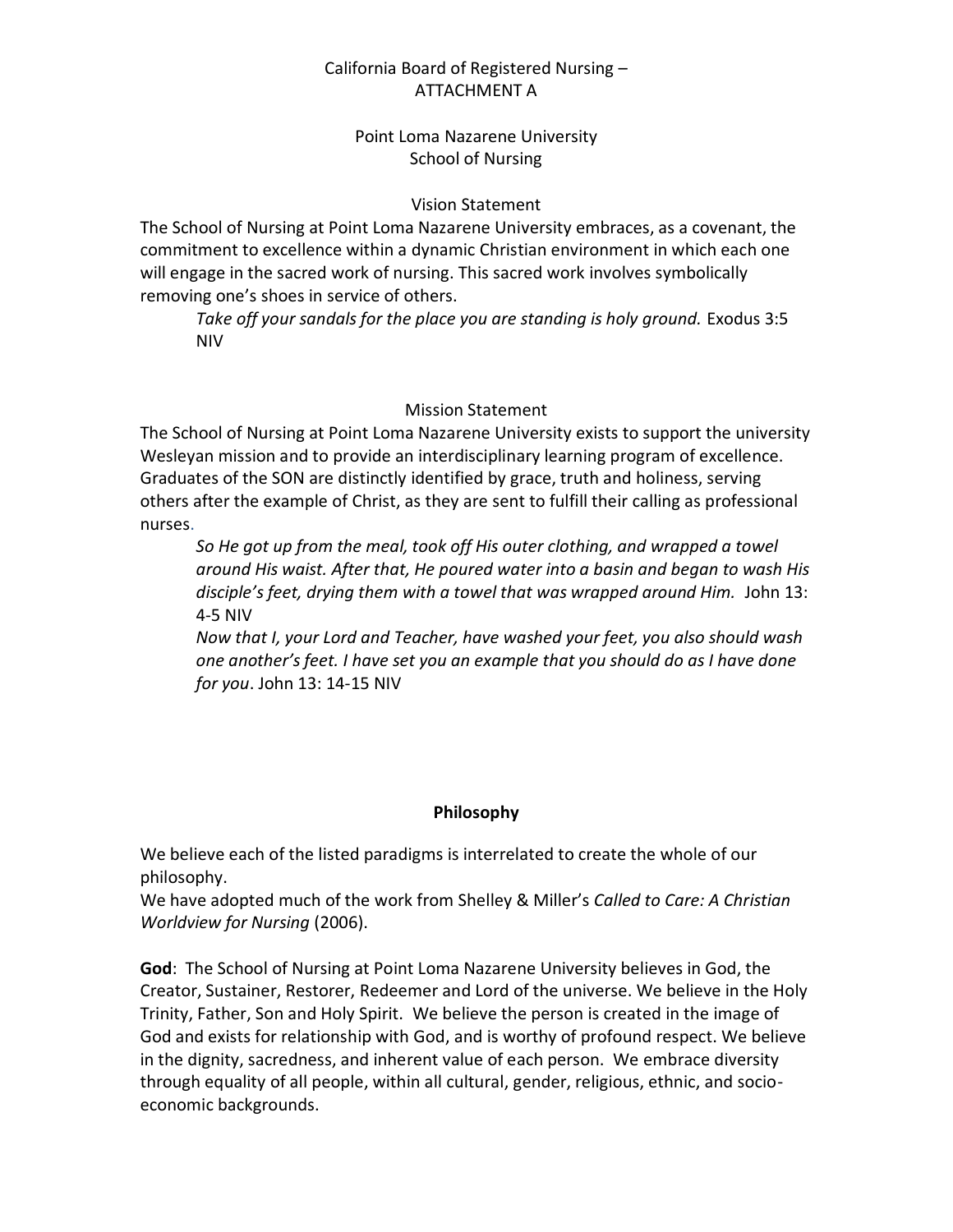**Environment**: The environment includes those things, seen and unseen and encompasses the human community and culture. Each person has responsibility to care for the environment as a steward of God's gifts. We believe that a supportive environment can bring refreshment and healing. Because the environment affects human health, nurses have the responsibility to care for and improve the environment. This includes both the larger physical environment and the more immediate surroundings of the person.

**Person**: A person is a whole being and exists in socio-cultural-spiritual context which influences how life is interpreted. The person is more than the sum of the parts. We believe people are inherently spiritual and social beings, seeking to find meaning and significance in their lives. Persons exist in relationships to God, communities, families, individuals, and self.

**Health**: Health or wellness is a God-centered wholeness that enables the person to live in harmony with self, God, others and the environment. It is a dynamic process of transformation working toward optimal health, which is *shalom* (peace), by living according to God's purpose even in the face of suffering and death. Health or wellness consists of restoring the optimal physical functioning, living in harmonious relationships with God and others, and facilitating healing relationships among people. Concurrently, we believe that a person can be spiritually healthy yet limited by physical or psychosocial conditions

**Nursing**: Nursing is a calling to the ministry of compassionate care toward optimal health of the whole person by seeking to promote, maintain and restore integrity. In response to God's grace and mercy, nursing participates in the healing work of Christ by providing comprehensive physical, psycho-social and spiritual care of the person in the context of families and communities. By living out the calling, the professional nurse serves God through caring for others. The professional nurse synthesizes and makes application of knowledge and skills based on best evidence from nursing and other disciplines to bring optimal health, comfort and healing to others.

**Nursing Education**: Excellence in nursing education is a dynamic learning process involving the mutual participation of faculty, staff and students in increasing knowledge, perfecting skills and examining and refining values and beliefs. Each one embraces the life- long adventure of inquiry and learning. It is our belief that a solid foundation in the humanities, sciences and social sciences is fundamental to the development of nursing's own unique body of knowledge. We are committed to creating an environment that inspires and equips students to fulfill their calling as humble, servant leaders who are willing to follow the example of Christ in serving others.

Shelly, J.A. & Miller, A.B. (2006). *Called to care: A Christian worldview for nursing* 2<sup>nd</sup> ed. Illinois, IVP Academic.